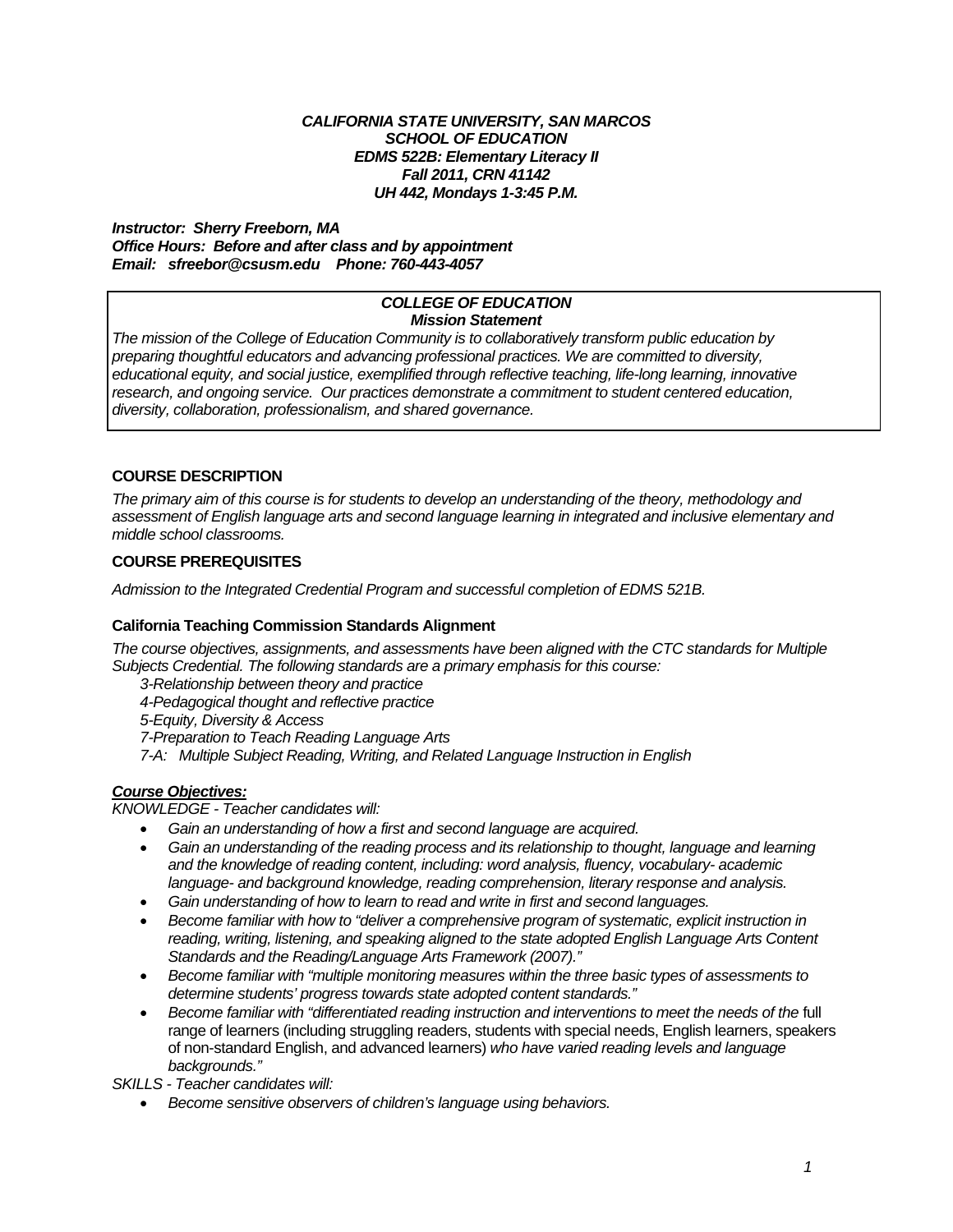- *"Demonstrate knowledge and ability to utilize multiple monitoring measures within the three basic types of assessments to determine students' progress towards state adopted content standards: entry level assessment for instructional planning, monitoring student progress, post test or summative assessment."*
- *"Be able to analyze and interpret results [of children's reading and writing behaviors] to plan effective and differentiated instruction and interventions."*
- *"Demonstrate knowledge of components of effective instructional delivery in reading, writing and listening and speaking."*
- *Develop the ability to select appropriate materials and instructional strategies to meet the individual needs of students and use "State Board of Education (SBE)-adopted core instructional materials for both instruction and intervention."*
- *Develop the ability to differentiate literacy instruction in order to provide Universal Access.*
- Learn how to organize the classroom for teaching reading and writing to the full range of learners (including struggling readers, students with special needs, English learners, speakers of non-standard English, and advanced learners) *who have varied reading levels and language backgrounds*

### *ATTITUDES AND VALUES – Teacher candidates will:*

- *Develop an appreciation for the natural language abilities children possess for processing and producing print.*
- *Appreciate the need and value of integrating reading and writing into all curricular areas*
- *Affirm the importance of a rich environment for an effective language arts program.*
- *Develop a sensitivity to and appreciation for culturally and linguistically diverse learners.*
- *Develop a sensitivity to and appreciation for the importance of reading and writing for students' own personal and professional growth.*
- *Develop a respect for each student, his/her abilities and background, and the student's right to instruction that meets his/her individual needs.*

## *INFUSED COMPETENCIES*

### *Authorization to Teach English Learners*

*This credential program was specifically designed to prepare teachers for the diversity of languages often encountered in California public school classrooms. The authorization to teach English learners is met through the infusion of content and experiences within the credential program, as well as additional coursework. Students successfully completing this program receive a credential with authorization to teach English learners.*  (Approved by CCTC in SB 2042, Program Standards, August, '02.)

### *Special Education*

*Consistent with the intent to offer a seamless teaching credential in the School of Education, this course demonstrates the collaborative infusion of special education competencies reflecting inclusive educational practices.* 

## *Technology*

*This course infuses technology competencies to prepare candidates to use technology, emphasizing use in both teaching practice and student learning.* 

### *All University Writing Requirement*

*Writing requirements for this class will be met as described in the assignments. Every course at the university, including this one, must have a writing requirement of at least 2500 words.* 

## *STUDENT LEARNING OUTCOMES*

### *Teacher Performance Expectation (TPE) Competencies*

*Teacher Performance Expectations are standards for student teachers. This course is designed to help teachers seeking the Multiple Subjects Credential to develop the skills, knowledge, and attitudes necessary to assist schools and districts implement effective programs for all students. The successful candidate will be able*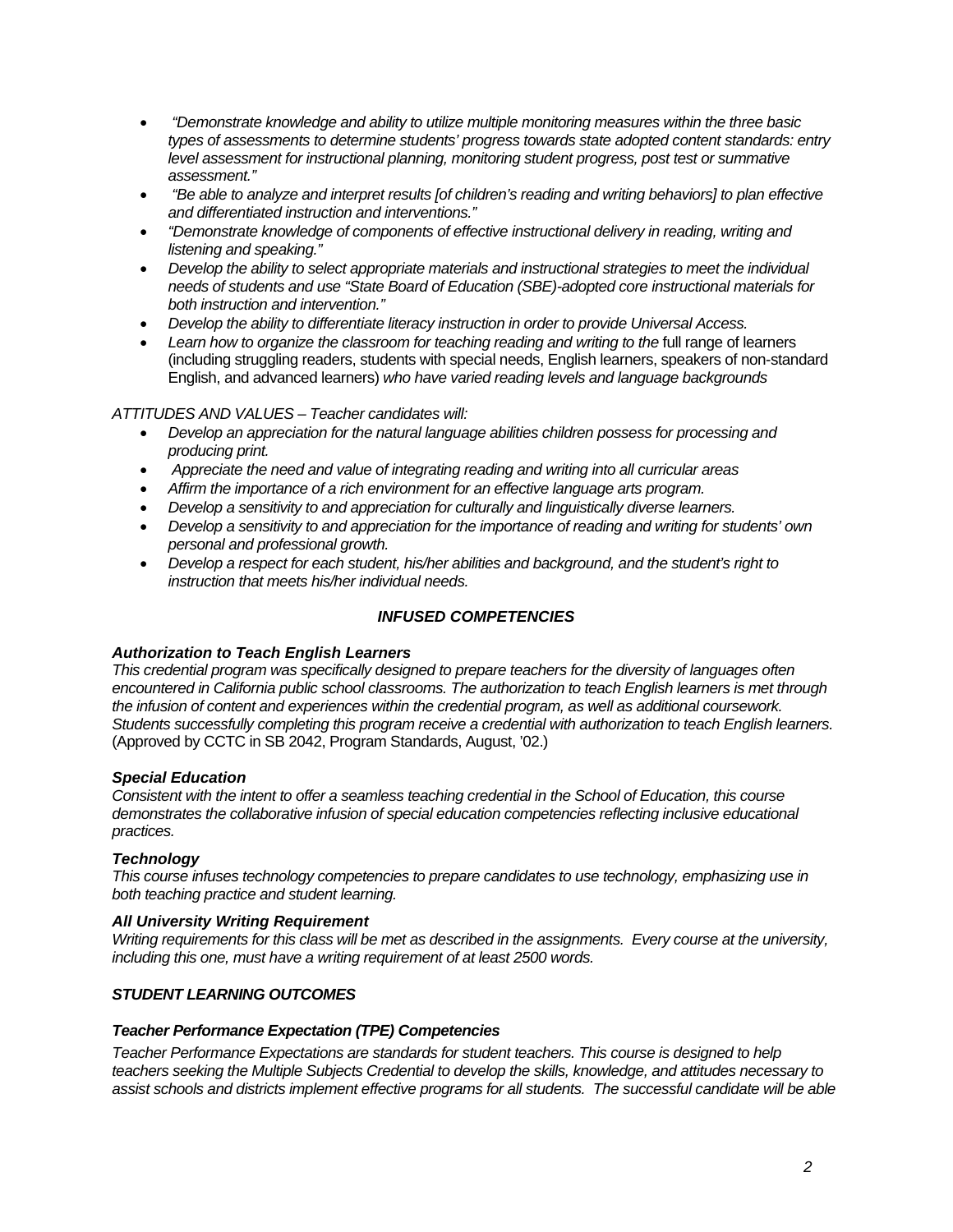*to merge theory and practice in order to realize a comprehensive and extensive educational program for all students.* 

### **California Teacher Performance Assessment (CalTPA)**

*Beginning July 1, 2008, all California credential candidates must successfully complete a state-approved system of teacher performance assessment (TPA), to be embedded in the credential program of preparation. At CSUSM, this assessment system is called the "CalTPA" or TPA.* 

*To assist your successful completion of the TPA, a series of informational seminars is offered over the course of the program. TPA related questions and logistical concerns are to be addressed during seminars. Your attendance of TPA seminars will greatly contribute to your success on the assessment.* 

*Additionally, SOE classes use common pedagogical language, lesson plans (lesson designs), and unit plans (unit designs) in order to support and ensure your success on the TPA, and, more importantly, in your credential program.* 

*The CalTPA Candidate Handbook, TPA seminar schedule, and other TPA support materials can be found on the SOE website provided at the website provided: http://www.csusm.edu/education/CalTPA/ProgramMaterialsTPA.html* 

### *Students with Disabilities Requiring Reasonable Accommodations*

*Students with disabilities requiring reasonable accommodations must be approved for services by providing appropriate and recent documentation to the Office of Disabled Student Services (DSS). The office is located in Craven Hall 4300, and can be contacted by phone at 760.750.4905 or TTY 760.750.4909. Students authorized by DSS to receive reasonable accommodations should meet with their instructor during office hours or, to ensure confidentiality, in a more private setting.* 

#### *CSUSM Academic Honesty Policy*

*"Students will be expected to adhere to standards of academic honesty and integrity, as outlined in the Student Academic Honesty Policy. All written work and oral presentation assignments must be original work. All ideas or materials borrowed from other sources must have appropriate references to the original sources. Any quoted material should give credit to the source and be punctuated with quotation marks.* 

 *of grades and/or the assignment of a failing grade for an exam, assignment, or the class as a whole." Students are responsible for honest completion of their work, including examinations. There will be no tolerance*  for infractions. If you believe there has been an infraction by someone in the class, please bring it to the instructor's attention. The instructor reserves the right to discipline any student for academic dishonesty in *accordance with the general rules and regulations of the university. Disciplinary action may include the lowering* 

*Incidents of Academic Dishonesty will be reported to the Dean of Students. Sanctions at the University level may include suspension or expulsion from the University.* 

#### *Plagiarism*

 *the University catalog. As an educator, it is expected that each student will do his/her own work, and contribute equally to group projects and processes. Plagiarism or cheating is unacceptable under any circumstances. If you are in doubt about whether your work is paraphrased or plagiarized see the website Plagiarism Prevention for Students http://library.csusm.edu/plagiarism/index.html. If there are questions about academic honesty, please consult* 

#### *Electronic Communication Protocol*

sent in all upper case (or lower case) letters, major typos, or slang, often communicate more than the sender *Electronic correspondence is a part of professional interactions. If you need to contact me, e-mail is often the easiest way to do so at sfreebor@csusm.edu. Please be reminded that e-mail and on-line discussions are a very specific form of communication, with their own nuances and etiquette. For instance, electronic messages originally intended. With that said, please be mindful of all e-mail and on-line discussion messages you send to*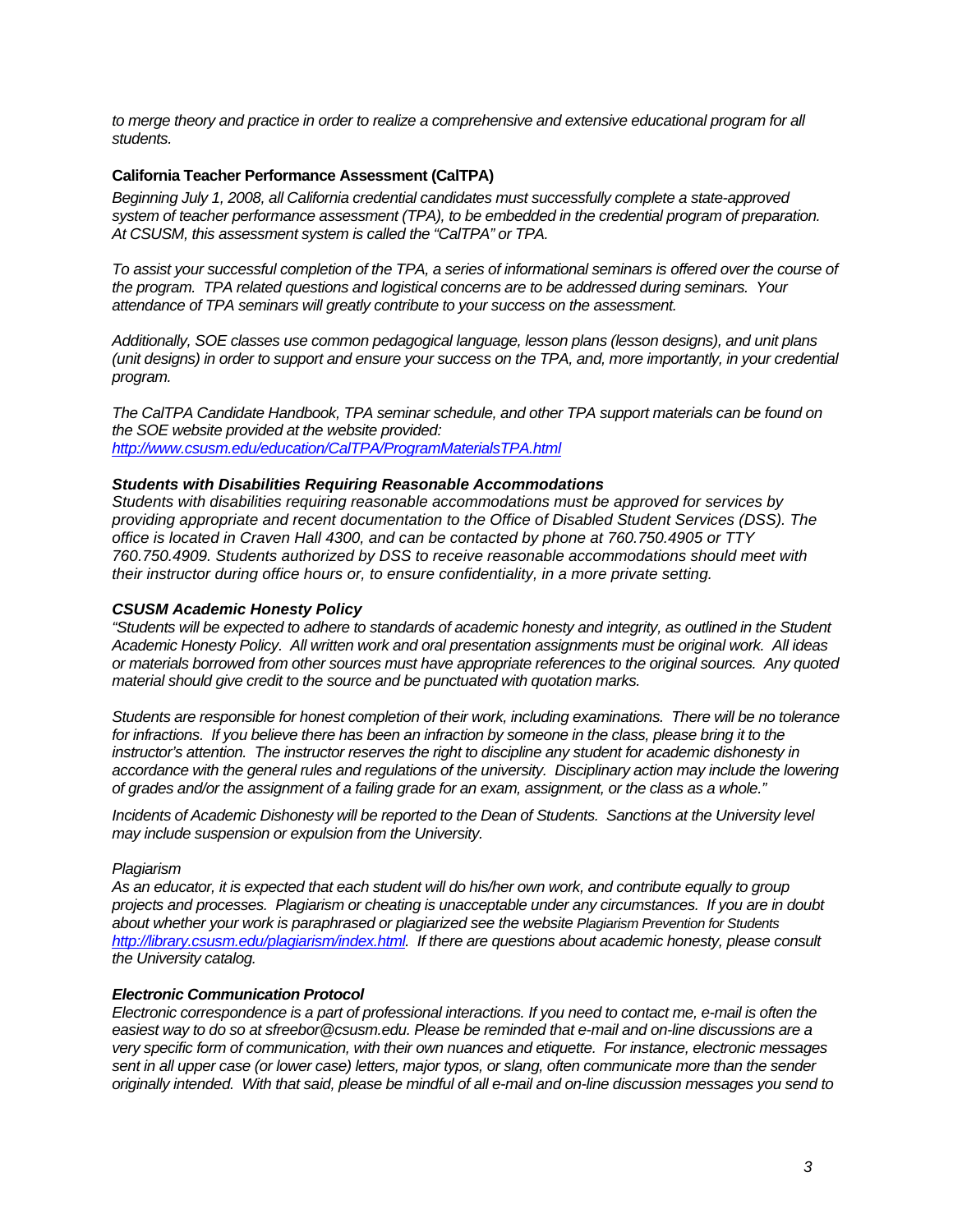*your colleagues, to faculty members in the School of Education, or to persons within the greater educational community. All electronic messages should be crafted with professionalism and care.* 

*Things to consider:* 

- *Would I say in person what this electronic message specifically says?*
- *How could this message be misconstrued?*
- *Does this message represent my highest self?*
- *Am I sending this electronic message to avoid a face-to-face conversation?*

*In addition, if there is ever a concern with an electronic message sent to you, please talk with the author in person in order to correct any confusion.* 

### **Grading Standards (Points)**

*In order to earn a teaching credential from the state of California, you must maintain a B average (3.0 GPA) and cannot receive below a C+ in any course in your teacher education program.* 

| Α  | 93-100 | B+ | 87-89 | $c_{+}$         | 77-79 |
|----|--------|----|-------|-----------------|-------|
| А- | 90-92  | В  | 83-86 | C               | 73-76 |
|    |        | В- | 80-82 | $\mathcal{C}$ - | 70-72 |

## *School of Education Attendance Policy*

*Due to the dynamic and interactive nature of courses in the School of Education, all students are expected to attend all classes and participate actively. At a minimum, students must attend more than 80% of class time, or s/he may not receive a passing grade for the course at the discretion of the instructor. Individual instructors may adopt more stringent attendance requirements.* (Adopted by the CoE Governance Community, December, 1997). *Should a student have extenuating circumstances, s/he should contact the instructor as soon as possible. For this course: Students missing more than one class session cannot earn an A or A-. Students missing more than two class sessions cannot earn a B or B+. Students missing more than three classes cannot earn a C+. Arriving late or leaving early by more than 20 minutes counts as an absence. Illness and emergencies are considered on a case-by-case basis. However, notifying the instructor does not constitute an excuse. All assignments must be turned in on due date even in case of an absence.* 

## **Required Texts:**

 *Tompkins, Gail. (2008). Teaching Writing: Process and Product. Tompkins, Gail. (2010). Literacy for 21<sup>st</sup> Century: A Balanced Approach (5<sup>th</sup> Edition) Johns, Jerry. (2008). Basic Reading Inventory (any edition). Zarrillo, James. Ready for RICA: A Test Prep Guide*  Choose one (sign up in class before you obtain it): *Armstrong, William H. (1969).* Sounder *Snickett, Lemony (1999).* The Bad Beginning *Munoz Ryan, Pam (2000).* Esperanza Rising *Alexi, Sherman (2007)* The Absolutely True Diary of a Part-Time Indian *Hiassen, Carl (2002).* Hoot *Optional Texts: Alice Quiocho & Sharon Ulanoff (2009) Differentiated Literacy Instruction for English Language Learners*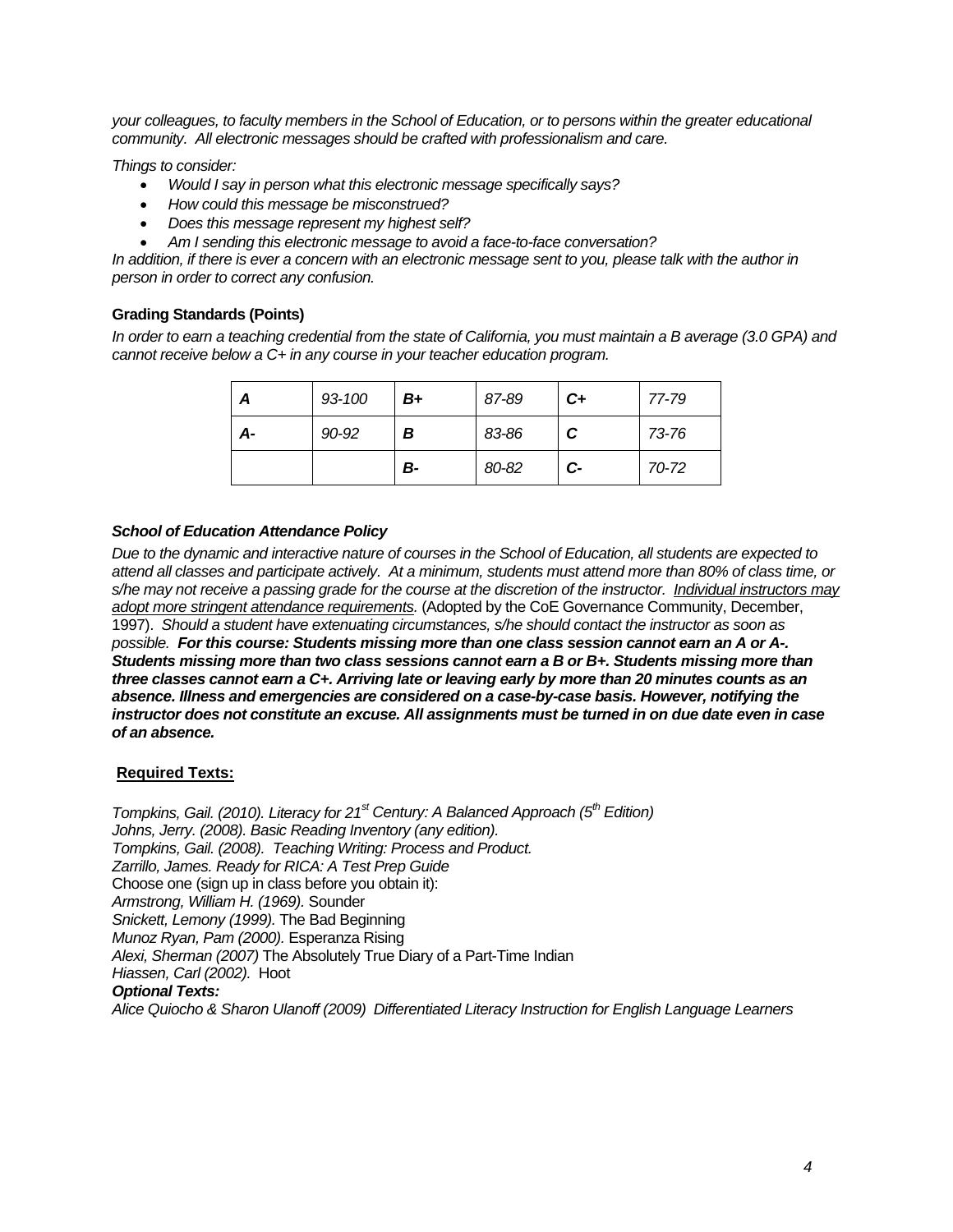### *ASSIGNMENTS*

*Students are expected to demonstrate competency in the use of various forms of technology (i.e. word processing, electronic mail, Moodle, use of the Internet, and/or multimedia presentations). Specific requirements for course assignments with regard to technology are at the discretion of the instructor. Keep a digital copy of all assignments for use in your teaching portfolio.* **Assignments are to be turned in on the due date, no exceptions.** *(Contact instructor if an emergency situation exits)* 

*Proofread and edit word-processed assignments prior to submission. Hand-written work is not accepted. Assignments are written in Times, size12 font, and are double-spaced. Ensure the text is errorfree (grammar, spelling), and ideas are logically and concisely presented. All citations, where appropriate, use American Psychological Association (APA) format.* 

| <b>Assignment</b>                                           | <b>Points</b><br><b>Possible</b> |
|-------------------------------------------------------------|----------------------------------|
| Field Observations (4)                                      | 20                               |
| Literacy Lesson Plan<br>Focus: Using writing in mathematics | 20                               |
| <b>Literacy Case Study</b>                                  | 30                               |
| Journal                                                     | 15                               |
| Participation/Classwork                                     | 15                               |
| Total                                                       | 100                              |

### **FIELD OBSERVATIONS**

*In both the Literacy courses (EDMS 521 and EDMS 522), you will study topics in literacy instruction related to RICA domains. Find the list of RICA domains in the table below.* 

| <b>RICA DOMAINS COVERED</b>                                        |  |  |
|--------------------------------------------------------------------|--|--|
| Embedded in each area: Assessment, Universal Access/Differentiated |  |  |
| Instruction, Oral Language and Writing                             |  |  |
| Domain 1:                                                          |  |  |
| "Planning Reading Instruction based on Assessment"                 |  |  |
| Domain 2:                                                          |  |  |
| "Word Analysis"                                                    |  |  |
| Domain 3:                                                          |  |  |
| "Fluency"                                                          |  |  |
| Domain 4:                                                          |  |  |
| "Vocabulary, Academic Language, and Background Knowledge"          |  |  |
| Domain 5:                                                          |  |  |
| "Comprehension"                                                    |  |  |

You will conduct 4 observations of reading instruction in any content area from any of the RICA domains for *your Field Observations. To complete the 4 Field Observations you observe a teacher while she/he is teaching a reading/language arts lesson. You will need to identify the RICA topic(s) that was being taught.* 

*You will submit your observations on the Field Observation form. Your observations should be written on the left hand side of the Field Observation form. Your observations are not judgmental but only state what you observed the teacher doing during the lesson.*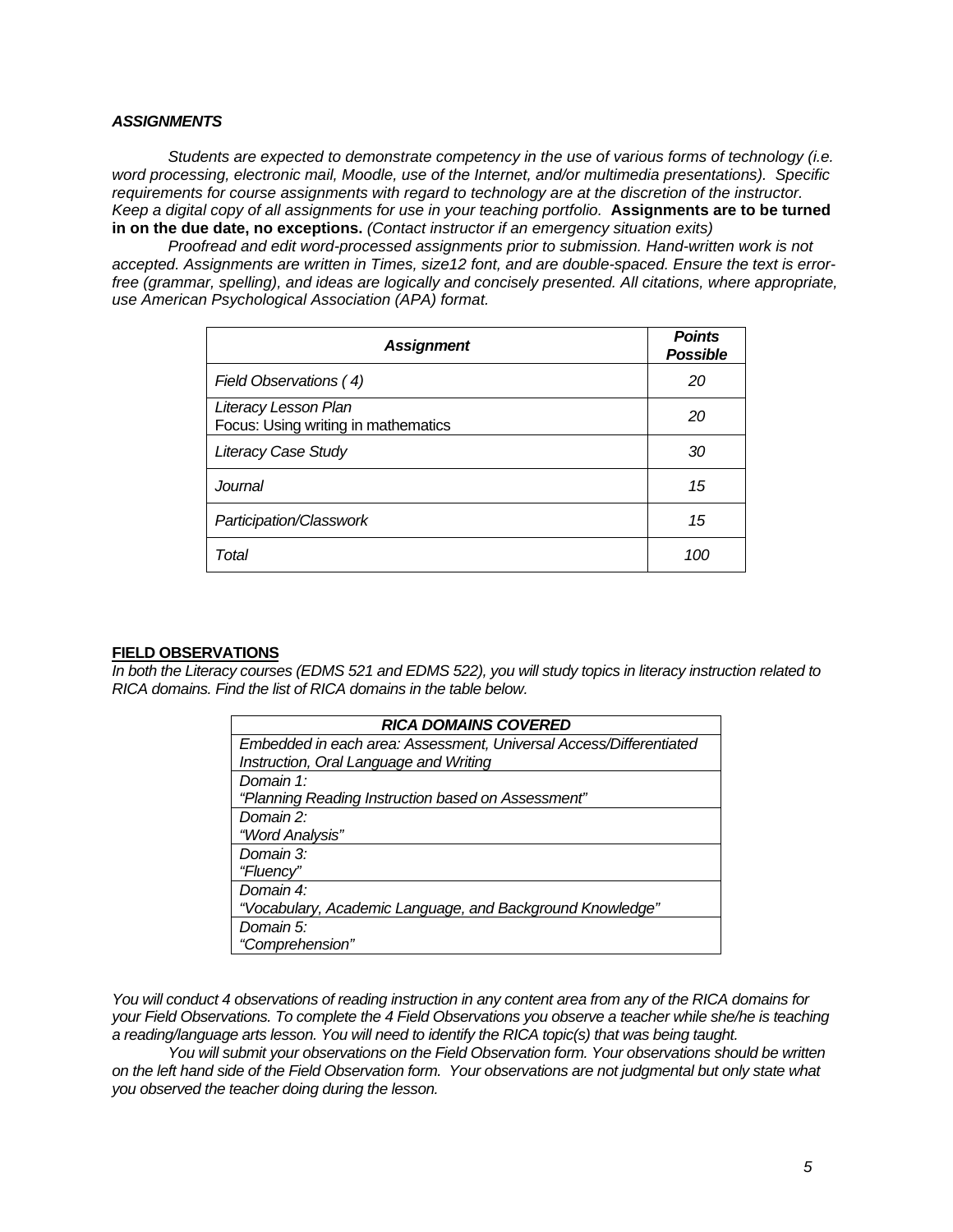Your reflections should be written on the right hand side of the form. You should reflect on what you learned from this lesson about teaching this area of literacy. Your analysis is essential for this section.

*Below is an example of a completed observation form. Replicate the Field Observation form on your computer. Completed forms should be no longer than one full page. Please compile all 4 forms into one document file, one after the other, and submit them as one document.* 

# **FIELD OBSERVATION**

| Literacy Topic: Fluency/Reading Strategies                                                                                                                                                                                                                                                                                                                                                                                                                                                                                                                                                                                                                                                                                                                                                                                                                                                                                                                                                                                                                                                                                                                                                                                                                                                                                                                                                                                                                                                                                                                                                                                                                                                                                       | Date: 10/1/2010                                                                                                                                                                                                                                                                                                                                                                                                                                                                                                                                                                                                                                                                                                                                                                                                                                                                                                                                                                                                                                                                                                                                                                                                                                                                                                                                                                                                                                                                                                                                                                                                                               |  |
|----------------------------------------------------------------------------------------------------------------------------------------------------------------------------------------------------------------------------------------------------------------------------------------------------------------------------------------------------------------------------------------------------------------------------------------------------------------------------------------------------------------------------------------------------------------------------------------------------------------------------------------------------------------------------------------------------------------------------------------------------------------------------------------------------------------------------------------------------------------------------------------------------------------------------------------------------------------------------------------------------------------------------------------------------------------------------------------------------------------------------------------------------------------------------------------------------------------------------------------------------------------------------------------------------------------------------------------------------------------------------------------------------------------------------------------------------------------------------------------------------------------------------------------------------------------------------------------------------------------------------------------------------------------------------------------------------------------------------------|-----------------------------------------------------------------------------------------------------------------------------------------------------------------------------------------------------------------------------------------------------------------------------------------------------------------------------------------------------------------------------------------------------------------------------------------------------------------------------------------------------------------------------------------------------------------------------------------------------------------------------------------------------------------------------------------------------------------------------------------------------------------------------------------------------------------------------------------------------------------------------------------------------------------------------------------------------------------------------------------------------------------------------------------------------------------------------------------------------------------------------------------------------------------------------------------------------------------------------------------------------------------------------------------------------------------------------------------------------------------------------------------------------------------------------------------------------------------------------------------------------------------------------------------------------------------------------------------------------------------------------------------------|--|
| Rica Domain 3                                                                                                                                                                                                                                                                                                                                                                                                                                                                                                                                                                                                                                                                                                                                                                                                                                                                                                                                                                                                                                                                                                                                                                                                                                                                                                                                                                                                                                                                                                                                                                                                                                                                                                                    |                                                                                                                                                                                                                                                                                                                                                                                                                                                                                                                                                                                                                                                                                                                                                                                                                                                                                                                                                                                                                                                                                                                                                                                                                                                                                                                                                                                                                                                                                                                                                                                                                                               |  |
| <b>Grade Level: First Grade</b>                                                                                                                                                                                                                                                                                                                                                                                                                                                                                                                                                                                                                                                                                                                                                                                                                                                                                                                                                                                                                                                                                                                                                                                                                                                                                                                                                                                                                                                                                                                                                                                                                                                                                                  | Additional Descriptors: All school assembly for the 1 <sup>st</sup><br>grade                                                                                                                                                                                                                                                                                                                                                                                                                                                                                                                                                                                                                                                                                                                                                                                                                                                                                                                                                                                                                                                                                                                                                                                                                                                                                                                                                                                                                                                                                                                                                                  |  |
| <b>Activity:</b>                                                                                                                                                                                                                                                                                                                                                                                                                                                                                                                                                                                                                                                                                                                                                                                                                                                                                                                                                                                                                                                                                                                                                                                                                                                                                                                                                                                                                                                                                                                                                                                                                                                                                                                 | <b>Reflective Notes to Myself</b>                                                                                                                                                                                                                                                                                                                                                                                                                                                                                                                                                                                                                                                                                                                                                                                                                                                                                                                                                                                                                                                                                                                                                                                                                                                                                                                                                                                                                                                                                                                                                                                                             |  |
| The students were all seated criss-cross apple sauce on<br>the floor in the multi-purpose room, while their teachers<br>were seated in folding chairs along the side of the room.<br>The teacher began the fluency assembly/lesson by<br>asking the students if they wanted to be good readers.<br>Every student raised their hand in response to her<br>question. She then informed them that they would be<br>reviewing the reading strategies they learned in<br>kindergarten. She put her first PowerPoint slide on the<br>big screen about predict and infer, and read it aloud to<br>the students. She then asked the students to read the<br>strategy name along with her. She then explained to the<br>students that this is when they think about what a story<br>may be about or what comes next in a story. Then she<br>showed the students the hand motions that go along<br>with predict and infer strategy. The students watched as<br>she made a box with her hands as she said predict and<br>infer. She then asked them to do it along with her three<br>times. The next PowerPoint slide for Phonics and<br>decoding was put on the screen and the teacher read it<br>aloud to the students while performing the hand motion<br>of raising her hand up to her ear like a telephone. She<br>explained that students use this strategy by sounding<br>out unfamiliar words when reading. Then she asked the<br>students to repeat the strategy and hand motions back<br>to her three times. After the students were finished, she<br>put the next slide up with the modify and clarify strategy.<br>She explained to the students that they use this strategy<br>to find out more about a text when something is | enjoyed sitting in on this assembly and felt that I<br>learned a lot along with the students. The facilitating<br>teacher did a fantastic job. She was both informative<br>and entertaining. I liked her use of song and hand<br>motions as a strategy for the students to remember<br>what they were learning about fluency. I left my<br>observation singing the catchy tunes to myself<br>throughout the day and knew that many of the students<br>would be doing the same thing. I also liked how this<br>teacher presented a strategy, provided an explanation,<br>gave an example and then taught the students a hand<br>motion to go along with it. Her order of presenting<br>helped to scaffold the information and aid<br>comprehension. By having the students perform the<br>song and motions back to her three times after each<br>strategy, she was checking to make sure that each<br>student understood that strategy before moving on to<br>the next strategy. I also liked how she began the<br>assembly by asking the students if they wanted to be<br>good readers. In this manner she was grabbing the<br>students attention and getting them exciting about<br>learning. This is key to keeping the students focused on<br>you and what you are teaching, plus applies what they<br>are about to learn to their real lives. This was a fun and<br>inventive way to present young students with the<br>important strategies necessary to reach fluency in<br>reading. I had never thought before about how I could<br>make something as mundane as comprehension<br>strategies fun for students by creating hand motions |  |
| unfamiliar or challenging to them. She then showed the                                                                                                                                                                                                                                                                                                                                                                                                                                                                                                                                                                                                                                                                                                                                                                                                                                                                                                                                                                                                                                                                                                                                                                                                                                                                                                                                                                                                                                                                                                                                                                                                                                                                           | and song. This teacher ended the lesson well by                                                                                                                                                                                                                                                                                                                                                                                                                                                                                                                                                                                                                                                                                                                                                                                                                                                                                                                                                                                                                                                                                                                                                                                                                                                                                                                                                                                                                                                                                                                                                                                               |  |
| students how to do the hand motion of putting glasses<br>up to your eyes with your hands. After the students had                                                                                                                                                                                                                                                                                                                                                                                                                                                                                                                                                                                                                                                                                                                                                                                                                                                                                                                                                                                                                                                                                                                                                                                                                                                                                                                                                                                                                                                                                                                                                                                                                 | reviewing all the material by having the students<br>perform the new song and hand motions that they had                                                                                                                                                                                                                                                                                                                                                                                                                                                                                                                                                                                                                                                                                                                                                                                                                                                                                                                                                                                                                                                                                                                                                                                                                                                                                                                                                                                                                                                                                                                                      |  |
| done the motion along with her, she asked them to                                                                                                                                                                                                                                                                                                                                                                                                                                                                                                                                                                                                                                                                                                                                                                                                                                                                                                                                                                                                                                                                                                                                                                                                                                                                                                                                                                                                                                                                                                                                                                                                                                                                                | just learned. This is a way to assess the students                                                                                                                                                                                                                                                                                                                                                                                                                                                                                                                                                                                                                                                                                                                                                                                                                                                                                                                                                                                                                                                                                                                                                                                                                                                                                                                                                                                                                                                                                                                                                                                            |  |
| repeat the strategy three times, saying it out loud and                                                                                                                                                                                                                                                                                                                                                                                                                                                                                                                                                                                                                                                                                                                                                                                                                                                                                                                                                                                                                                                                                                                                                                                                                                                                                                                                                                                                                                                                                                                                                                                                                                                                          | understanding as well as see whether or not they can                                                                                                                                                                                                                                                                                                                                                                                                                                                                                                                                                                                                                                                                                                                                                                                                                                                                                                                                                                                                                                                                                                                                                                                                                                                                                                                                                                                                                                                                                                                                                                                          |  |
| performing the motion. Next, the teacher moved on to                                                                                                                                                                                                                                                                                                                                                                                                                                                                                                                                                                                                                                                                                                                                                                                                                                                                                                                                                                                                                                                                                                                                                                                                                                                                                                                                                                                                                                                                                                                                                                                                                                                                             | remember all of the many strategies they just learned.                                                                                                                                                                                                                                                                                                                                                                                                                                                                                                                                                                                                                                                                                                                                                                                                                                                                                                                                                                                                                                                                                                                                                                                                                                                                                                                                                                                                                                                                                                                                                                                        |  |
| the strategy: summarize. She read the strategy out loud<br>and explained to the students that this is when they can                                                                                                                                                                                                                                                                                                                                                                                                                                                                                                                                                                                                                                                                                                                                                                                                                                                                                                                                                                                                                                                                                                                                                                                                                                                                                                                                                                                                                                                                                                                                                                                                              | Having all the other classroom teachers present is<br>beneficial because they will be able to use the songs                                                                                                                                                                                                                                                                                                                                                                                                                                                                                                                                                                                                                                                                                                                                                                                                                                                                                                                                                                                                                                                                                                                                                                                                                                                                                                                                                                                                                                                                                                                                   |  |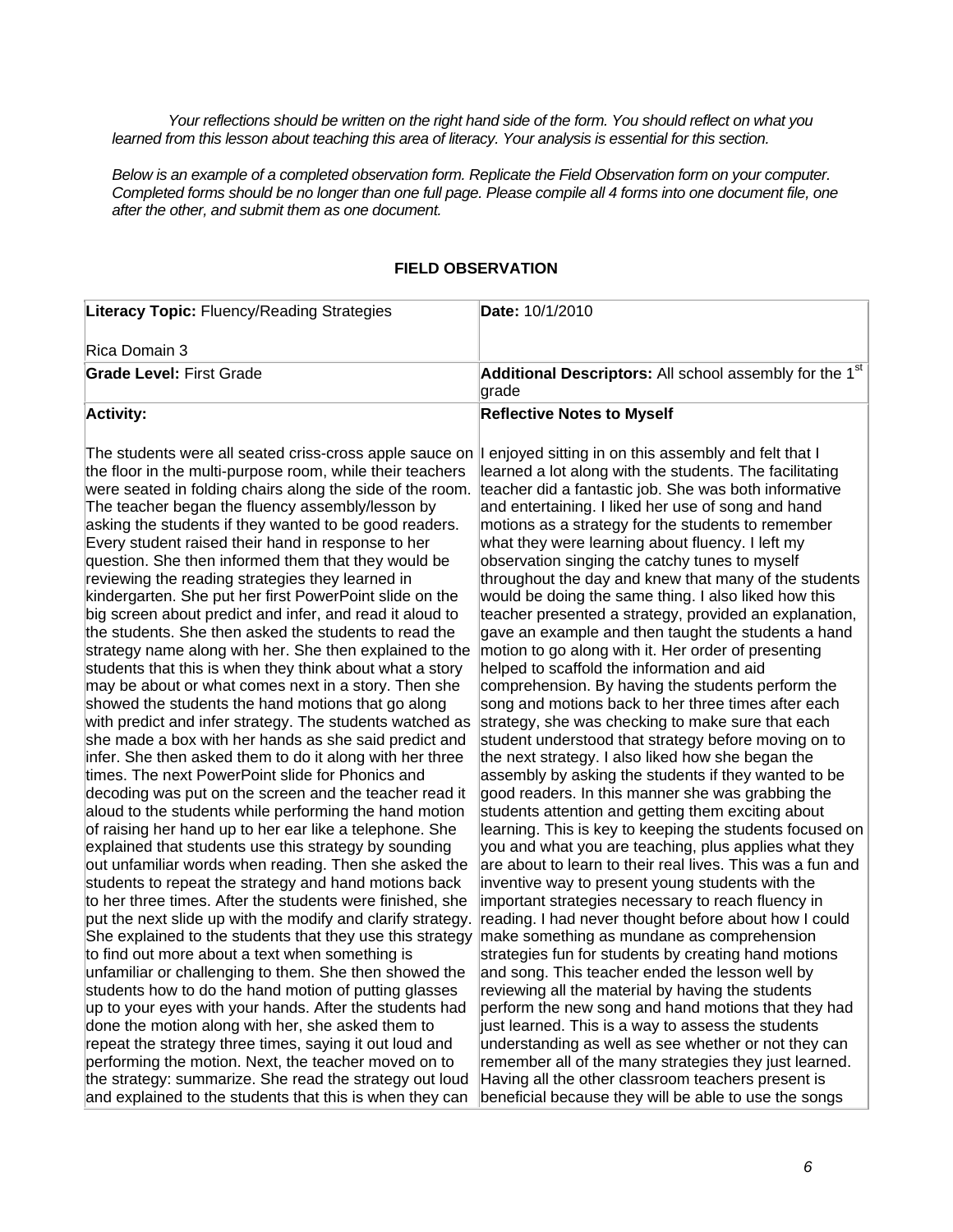| tell the beginning, middle and end of a story they have<br>read. She then performed the hand motions of opening<br>her fingers and raising up her hands while saying<br>summarize and then putting her hands from left to right<br>while saying beginning, middle, end. The students did<br>the motion and song along with her and then she asked<br>them to repeat it back three times. She then moved on<br>to the final strategy of evaluate and explained to the<br>students that this is when they decide whether or not<br>they like a text. She performed the motion for them of<br>thumbs up, then thumbs down, explaining what each<br>represented. She had the students perform the motion<br>along with her while they all sang, "evaluate, evaluate."<br>Then the students repeated the motion and song back<br>to her three times. To conclude the fluency<br>assembly/lesson the teacher asked all the students to<br>stand up and perform the motions for each strategy<br>while singing the song together. All the other teachers<br>were asked to join in as well. | and motions presented, to teach and review in their<br>own classrooms. Many students will need further<br>review to commit these strategies to memory and the<br>classroom teachers will be responsible for that. Overall<br>I learned several good teaching strategies that I can<br>keep in mind for my future students. |
|-------------------------------------------------------------------------------------------------------------------------------------------------------------------------------------------------------------------------------------------------------------------------------------------------------------------------------------------------------------------------------------------------------------------------------------------------------------------------------------------------------------------------------------------------------------------------------------------------------------------------------------------------------------------------------------------------------------------------------------------------------------------------------------------------------------------------------------------------------------------------------------------------------------------------------------------------------------------------------------------------------------------------------------------------------------------------------------|----------------------------------------------------------------------------------------------------------------------------------------------------------------------------------------------------------------------------------------------------------------------------------------------------------------------------|
|-------------------------------------------------------------------------------------------------------------------------------------------------------------------------------------------------------------------------------------------------------------------------------------------------------------------------------------------------------------------------------------------------------------------------------------------------------------------------------------------------------------------------------------------------------------------------------------------------------------------------------------------------------------------------------------------------------------------------------------------------------------------------------------------------------------------------------------------------------------------------------------------------------------------------------------------------------------------------------------------------------------------------------------------------------------------------------------|----------------------------------------------------------------------------------------------------------------------------------------------------------------------------------------------------------------------------------------------------------------------------------------------------------------------------|

## **LITERACY CASE STUDY**

*The Literacy Case Study is described in detail in the Literacy Case Study Handbook provided on the Moodle site. Students conduct literacy assessment with one child who is a reader, analyze and interpret the resulting data, and describe the child's strengths and needs in reading.* 

*Students develop recommendations in the form of specific instructional strategies that support the child's progress in reading.* 

*The case study child must already be reading. It is recommended that s/he be in the upper elementary grades and be reading below his/her current grade level. The completed assessment forms are placed in an appendix that is handed in to the instructor in hard copy. A parent permission (consent) form must be included in the appendix.* 

## **LITERACY LESSON PLAN**

You will write one lesson plan for both your math methods course (EDMS 543b) and your literacy methods course (EDMS 522b). You will integrate math and writing into one lesson. Use the lesson design format that you learned in EDMS 511b, you may work with one other person (preferably someone in the same grade level for the practicum experience), and turn the same lesson plan in to both instructors (math and Literacy).

Use the questions below to guide your thinking as you write the lesson plan.

- CA Content Standard(s), learning objectives, and assessments (all must be connected)
- *Into*
- *Describe what you will do prior to teaching the lesson to connect to students' prior knowledge and to engage them in the topic. Describe instructional strategies and student activities.*
- *Through*

*Write a detailed instructional plan of what you will do when teaching the reading lesson. What will you do for each of the following steps of instruction?* 

- o *Modeled instruction: ("I do") Describe Instructional Strategies* 
	- *Describe Student Activities*
- o *Shared instruction: ("We do") Describe Instructional Strategies Describe Student Activities*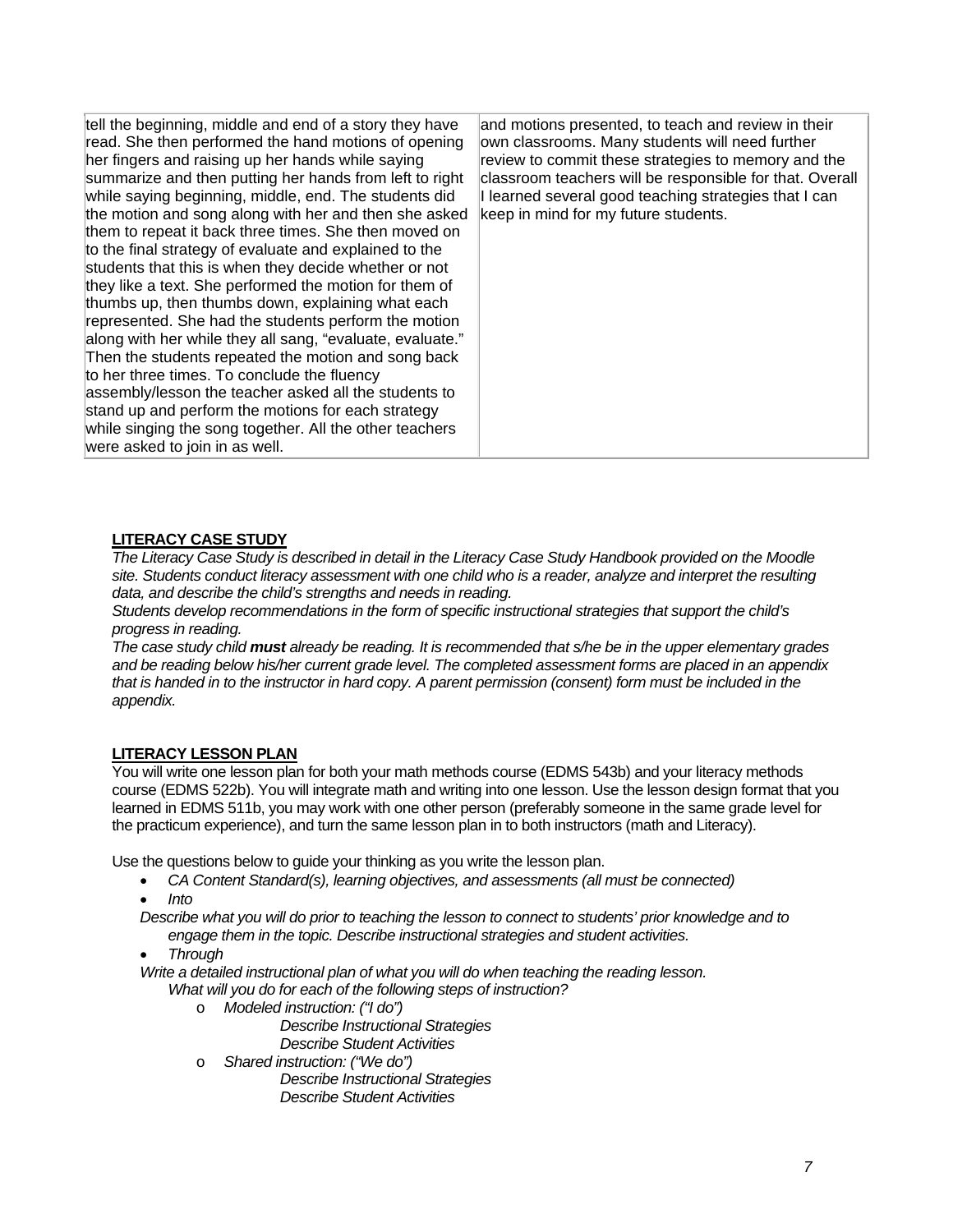### o *Guided instruction ("You do") Describe Instructional Strategies Describe Student Activities*

# *Beyond*

*Write a paragraph that describes how you want students to apply what you have taught them to do in this lesson. How will you reinforce and review the key concepts and skills of this lesson?* 

# **JOURNAL**

 *You will engage in an ongoing discussion with your professor and your classmates about the readings and how they connect to our in-class discussions as well as your field experiences. Keep a spiral notebook or composition book dedicated to this journal. You will read each week's readings and respond to them in the journal. You may focus on one theme you notice or a question you have. Or you may respond with your overall thinking on the topic. Bring your journal to class each week because we will share the journals with each other and respond to each other's writing. More details will be shared in class.*